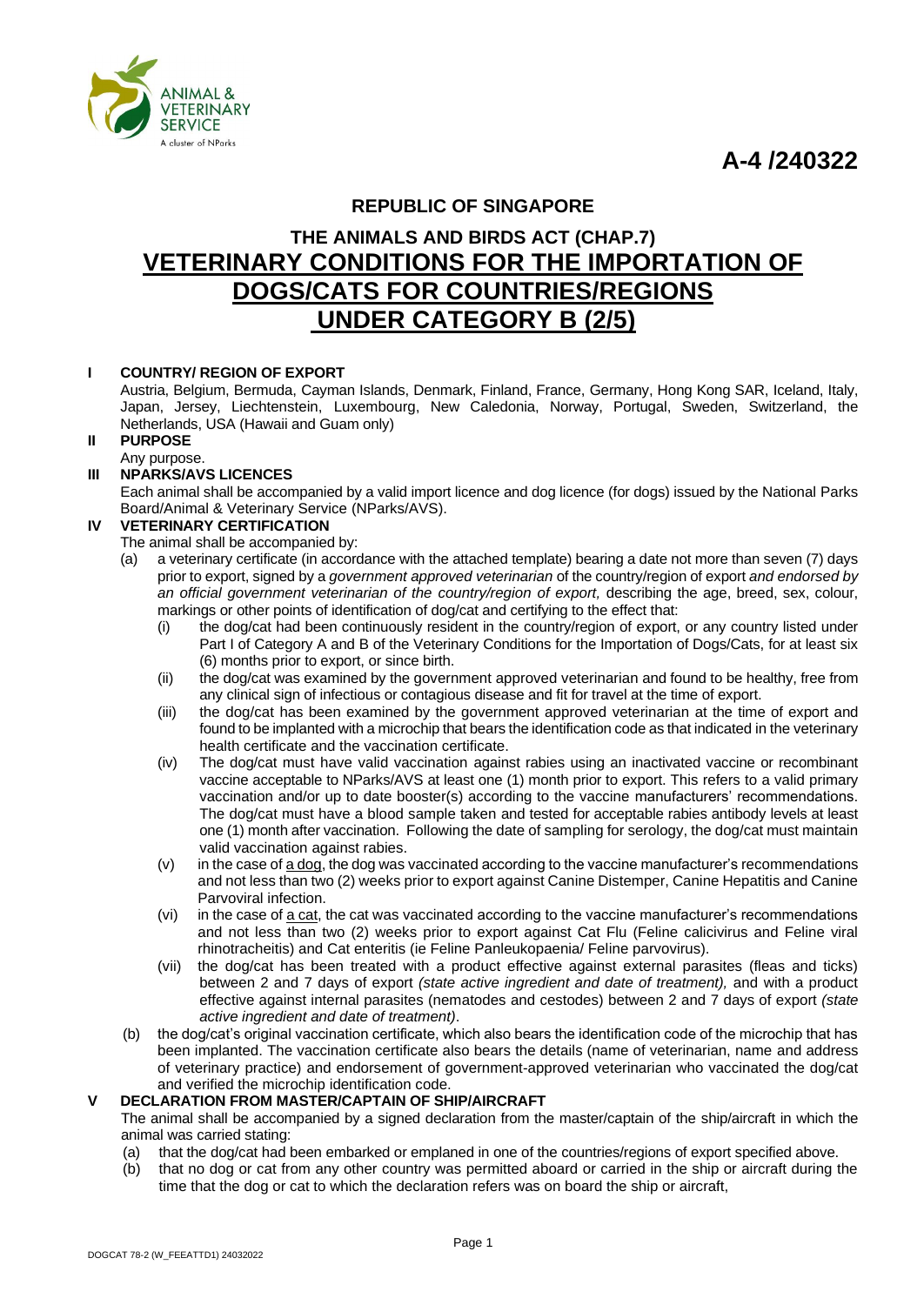

# **A-5 /240322**

(c) that the dog or cat had not been landed at any intermediate port outside the country/region of export. In the case of an aircraft, if the dog or cat was landed, the dog or cat had been conveyed in a crate and remained within the precincts of the airport at which the aircraft landed (Prior permission from NParks/AVS is required should there be a change of aircraft carrying the animal).

# **VI QUARANTINE**

No quarantine if all the veterinary regulations are complied with and the animals are clinically healthy on arrival.

# **VII APPLICATION FOR NPARKS/AVS LICENCES**

Owners or agents importing dogs must apply for the dog licence prior to import licence application. Both licences can be applied at <https://www.nparks.gov.sg/avs/e-services>, 30 days prior to the arrival of animals. The approved dog licence must be attached to the online application of the import licence.

- (i) Owners of any dog above 3 months of age must apply for a licence to keep the dog in Singapore. See Fee Schedule: Attachment-1.
- (ii) Owners should be aware of the conditions of licence for dogs available through NParks/AVS's website ([https://pals.avs.gov.sg](https://pals.avs.gov.sg/)), of which your attention is drawn in particular to the following requirements:
	- A maximum of 3 dogs may be kept in private premises.
	- Only one (1) dog of an approved breed is allowed in a HDB residential unit.
	- The following breeds of dogs must comply with additional conditions listed below Bull Terrier, Doberman Pinscher, Rottweiler, German Shepherd Dog with its related breeds such as the Belgian Shepherd Dog and the East European Shepherd Dog, Mastiffs including the Bull Mastiff, Cane Corso and Dogue De Bordeaux, and crosses between any of the above breeds and other breeds:
		- a. Only one (1) dog from the above breeds is permitted to be kept in a premises.
		- b. The dog must be leashed and securely muzzled when in a public place.
	- c. Owners must take up an insurance policy for at least \$100,000 and a banker's guarantee for \$2,000.

For all other animals, the owner or agent must apply for the import licence by submitting an online application through GoBusiness Licensing Portal [\(https://www.gobusiness.gov.sg/licences\)](https://www.gobusiness.gov.sg/licences) 30 days prior to the arrival of animals.

# **VIII NOTIFICATION OF ARRIVAL**

The owner or agent must make an appointment for the pet's inspection at least 5 working days before the arrival of the animal by submitting an online booking request via Intelligent Food Approval & Safety Tracking System (iFAST) at <https://ifast.sfa.gov.sg/eserviceweb/>. Please ensure your NParks/AVS Import licence no. & flight details are ready and fill in the required information on the application. Inspections without any prior appointment will be charged \$80.00/hour or part thereof even if performed during office hours.

# **IX VETERINARY INSPECTION**

On arrival at the port of disembarkation in Singapore, the dog/cat and documents (Import Licence, Veterinary Health Certificate, Dog Licence, Vaccination records, Rabies Serology Test Report and Captain's Declaration) shall be presented to and examined by an authorised Veterinary Officer. If the animal is found to be healthy and documents are in order, the animal shall be released to the owner or agent.

# **X PENALTY**

All imports must comply fully with the conditions of the Import Licence and Veterinary Conditions, unless prior written approval has been obtained from NParks/AVS. Any consignment of animals or related products that do not meet the requirements may be detained, returned to the country/region of export or destroyed at the discretion of the Director-General, Animal Health and Welfare. In addition, the importer shall be guilty of an offence under the Animals and Birds Act Section 8(1) and shall be liable on conviction to a fine not exceeding \$10,000 or to imprisonment for a term not exceeding 12 months or to both.

# **XI FEES**

- (i) Import Licence
- (ii) Accommodation fee at Changi Animal & Plant Quarantine Unit } see Fee Schedule:<br>(iii) Transport charges to Animal Quarantine Centre } Attachment-1
- (iii) Transport charges to Animal Quarantine Centre
- (iv) Quarantine fee at Animal Quarantine Centre }
- (v) Rabies Vaccination

# **XII OTHER REQUIREMENTS/INFORMATION**

(i) Owners should take into account the age and condition of their animals as well as travel and climatic stress when deciding to export their dogs/cats to Singapore.

# BREED RESTRICTIONS

(ii) The following breeds of dogs and their crosses are not allowed to be imported into Singapore - Pit Bull (which includes the American Pit Bull Terrier also known as the American Pit Bull and Pit Bull Terrier, American Staffordshire Terrier, Staffordshire Bull Terrier, the American Bulldog, and crosses between them and with other breeds) Neapolitan Mastiff, Tosa, Akita, Dogo Argentino, Boerboel, Fila Brasileiro, Perro de Presa Canario and their crosses.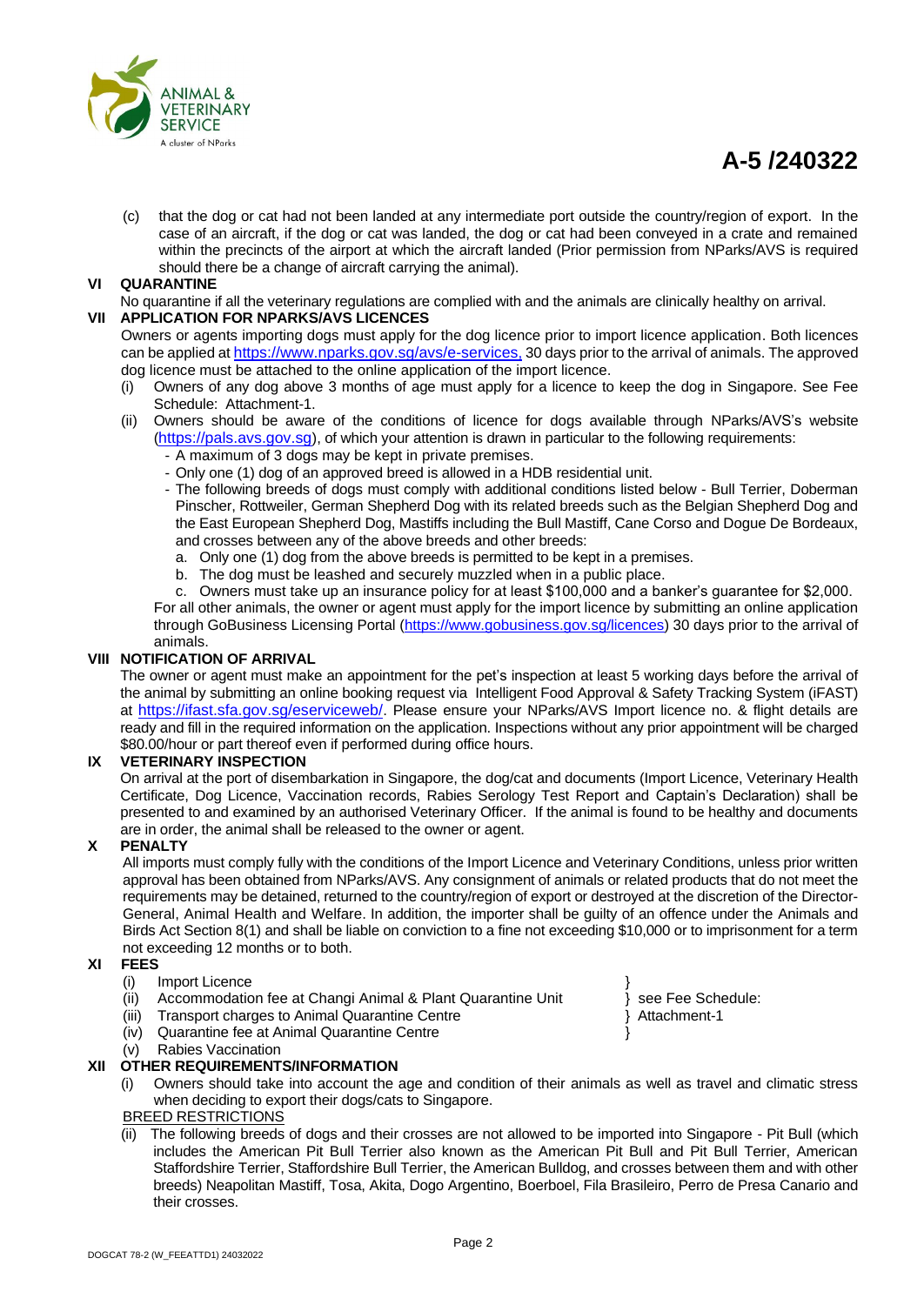

# **A-6 /240322**

- (iii) Bengal cat crosses imported into Singapore require documentary proof that they are at least a 5th generation cross from the ancestral stock of *Prionailurus bengalensis.* 4th generation crosses and below cannot be imported to Singapore as pets as they are not considered domesticated cats.
- (iv) Savannah cat crosses imported into Singapore require documentary proof that they are at least a 5th generation cross from the ancestral stock of *Leptailurus serval.* 4th generation crosses and below cannot be imported to Singapore as pets as they are not considered domesticated cats.
- (v) Cats are not allowed to be kept in Housing Development Board (HDB) residential units.

#### **MICROCHIP**

(vi) The microchip that is implanted into the dog/cat must meet with ISO (International Standards Organisation) Standard 11784 or Annex A to ISO Standard 11785. If the dog/cat is implanted with a microchip which does not comply with these stated ISO Standards, the owner of the dog/cat or his authorised agent must provide a reader which is able to read the identification code of the implanted microchip at the point of entry into Singapore.

# **TRANSPORTATION**

- (vii) Owners must ensure that the animal has been transported in escape-proof containers conforming to the latest International Air Transport Association's (IATA) Live Animal Regulations.
- (viii) Owners should ensure to the best of their ability that the animal is not pregnant at the time of export. Should the animal whelp in quarantine, the owner must ensure that adequate quarantine facilities and veterinary care are available for the well-being of the newborn animals. The owner must bear any additional costs as a result of such an event.

#### OTHER LICENCES

(ix) A licence must be obtained from NParks/AVS to use any place for exhibition, sale or export of any animal or bird.

**OTHERS** 

- $\overline{(x)}$  Any expenditure incurred in the process of importation shall be borne by the owner or agent. Any loss occasioned during the removal, handling or treatment of an imported dog/cat under the directions of NParks/AVS or occurring during the period of detention in quarantine, shall be borne by the owner or agent.
- (xi) If the animal dies or is destroyed while under the custody of NParks/AVS, NParks/AVS will not be liable for any compensation.
- (xii) Regulations and fees are subject to change without notice notwithstanding the issuance of a licence by NParks/AVS.

#### Please note:

#### Section 72 of the Animals and Birds Act states that:

*"(1) Any action taken under the provisions of this Act or of any rule, order or direction made or given thereunder in respect of any animal, bird, carcase, article, building or conveyance shall be at the risk of the owner thereof. (2) No liability shall attach to the Board or to any officer thereof in respect of any expense, loss, damage or delay arising in or from the lawful exercise of the powers under this Act.*

Section 78 of the Animals and Birds Act states that:

*"No suit or other legal proceedings shall lie against the Board, the Director-General or any authorised officer, police officer, officer of customs or any other person acting under the direction of the Board or Director-General for anything which is in good faith done in the execution or purported execution of this Act."*

**ISSUED BY** 

GROUP DIRECTOR, PROFESSIONAL & SCIENTIFIC SERVICES ANIMAL & VETERINARY SERVICE (AVS) JEM OFFICE TOWER 52 JURONG GATEWAY ROAD, #09-01 SINGAPORE 608550

APPLICATION/ENQUIRIES: GROUP DIRECTOR, VETERINARY HEALTH ANIMAL & VETERINARY SERVICE (AVS) JEM OFFICE TOWER 52 JURONG GATEWAY ROAD, #09-01 SINGAPORE 608550 E-mail[: animal\\_feedback@nparks.gov.sg](mailto:animal_feedback@nparks.gov.sg)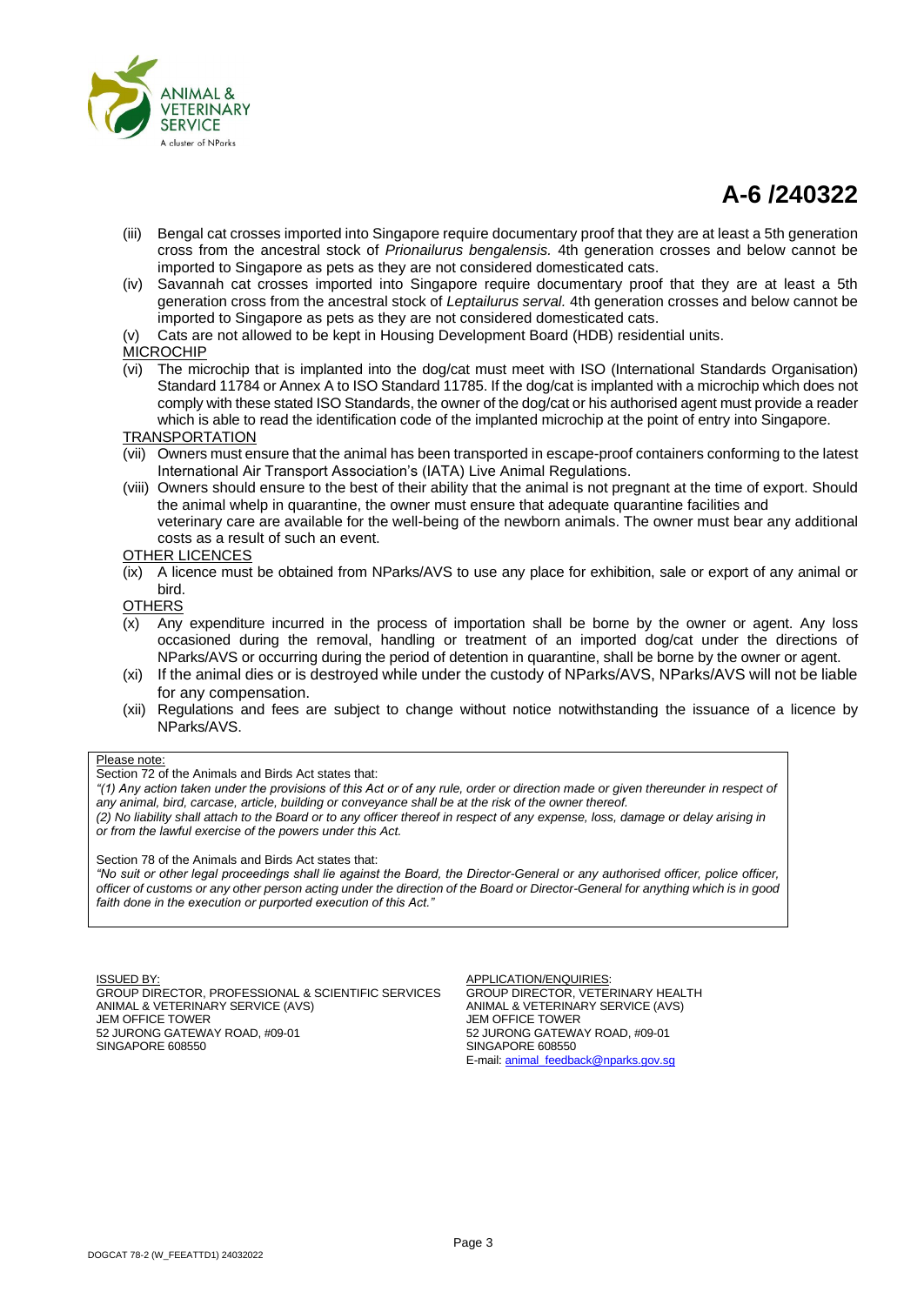

# **VETERINARY CERTIFICATE FOR THE IMPORT OF DOGS AND CATS INTO SINGAPORE**

*For Category B countries/regions: Austria, Belgium, Bermuda, Cayman Islands, Denmark, Finland, France, Germany, Hong Kong SAR, Iceland, Italy, Japan, Jersey, Liechtenstein, Luxembourg, New Caledonia, Norway, Portugal, Sweden, Switzerland, the Netherlands, USA (Guam and Hawaii only)*

NParks/AVS Import Licence No.: \_\_\_\_\_\_\_\_\_\_\_\_\_\_\_\_\_\_\_\_\_\_\_ Veterinary Certificate No. (if applicable):\_\_\_\_\_\_\_\_

**N.B. A valid NParks/AVS Import Licence to import the dog/cat must be obtained before shipment.**

| SECTION I IDENTIFICATION OF THE DOG/CAT |      |               |        |                                                                                                                   |
|-----------------------------------------|------|---------------|--------|-------------------------------------------------------------------------------------------------------------------|
| Species: _________________________      |      |               |        |                                                                                                                   |
|                                         |      |               |        |                                                                                                                   |
|                                         |      |               |        |                                                                                                                   |
| Sex (please circle):                    | Male | Neutered Male | Female | Neutered female                                                                                                   |
|                                         |      |               |        |                                                                                                                   |
| Colour: ______________________________  |      |               |        |                                                                                                                   |
|                                         |      |               |        | [N.B. The following breeds and their crosses are prohibited for import: Pit Bull (including the American Pit Bull |

Terrier also known as the American Pit Bull and Pit Bull Terrier, American Staffordshire Terrier, Staffordshire Bull Terrier, the American Bulldog, and crosses between them and other breeds), Neopolitan Mastiff, Tosa, Akita, Dogo Argentino, Boerboel, Fila Brasileiro, Perro de Presa Canario and their crosses; Bengal and Savannah cat crosses of 4<sup>th</sup> generation and below.]

Microchip Number:

The animal has been scanned on \_\_\_\_\_\_\_\_\_\_\_\_\_\_\_\_\_(day/month/year) prior to export and found to be implanted with a microchip bearing the above microchip number, which is also reflected on the animal's vaccination certificate.

# **SECTION II ORIGIN OF THE DOG/CAT (indicate the option that applies)**

After due enquiry I am satisfied that the dog/cat (delete as appropriate) identified in this certificate has been continuously resident in the country/region of export:-

(a) since birth, or

continuously resident in the country/region of export or in other countries listed in Category A or Category B:-

(b) since being imported directly from Singapore on  $\qquad \qquad$  (day/month/year), or

(c) for a minimum period of 6 months prior to export, and is not under quarantine restriction at the time of export.

# **SECTION III SANITARY INFORMATION**

I, The contract of the contract of the contract of the contract of the contract of the contract of the contract of the contract of the contract of the contract of the contract of the contract of the contract of the contrac the undersigned veterinarian, being a Government approved veterinarian / Official government veterinarian (delete as appropriate) of  $\Box$ dog/cat (delete as appropriate) described above that: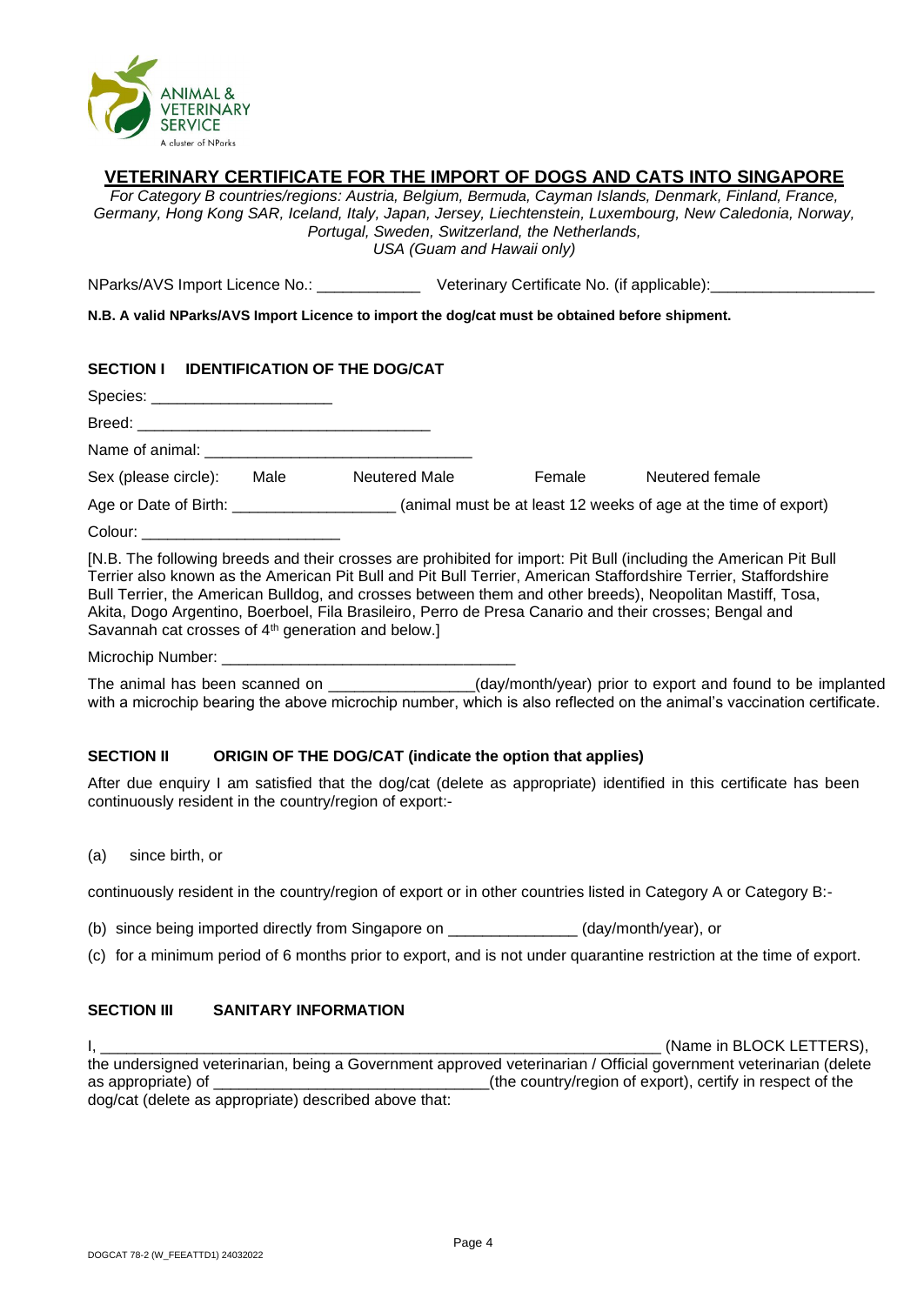

# **General Vaccinations (strike out whichever does not apply)**

The dog was vaccinated against Canine Distemper, Canine Infectious Hepatitis, Canine Parvovirus according to the vaccine manufacturer's recommendations and at least 14 days prior to export.

Date of vaccinations:

Canine distemper: \_\_\_\_\_\_\_\_\_\_\_\_\_\_\_\_\_\_\_\_ (day/month/year)

Canine infectious hepatitis: \_\_\_\_\_\_\_\_\_\_\_\_\_\_\_\_\_\_\_ (day/month/year)

Canine parvovirus: \_\_\_\_\_\_\_\_\_\_\_\_\_\_\_\_\_\_\_\_\_\_(day/month/year)

The cat was vaccinated against Feline Calicivirus, Feline Rhinotracheitis Virus,and Feline Panleukopenia Virus, according to the vaccine manufacturer's recommendations andat least 14 days prior to export.

Date of vaccinations:

Feline Calicivirus: \_\_\_\_\_\_\_\_\_\_\_\_\_\_\_\_\_\_\_\_ (day/month/year)

Feline Rhinotracheitis Virus: \_\_\_\_\_\_\_\_\_\_\_\_\_\_\_\_\_\_\_ (day/month/year)

Feline Panleukopenia Virus: <br> (day/month/year)

# **Rabies Vaccinations and Serological Testing**

The dog/cat was vaccinated against rabies using an inactivated vaccine or recombinant vaccine acceptable to NParks/AVS at least 1 month prior to export. The vaccination must be a valid primary vaccination or a valid booster vaccination according to the vaccine manufacturer's recommendations.

Date of rabies vaccination: \_\_\_\_\_\_\_\_\_\_\_\_\_\_\_\_\_\_\_\_\_\_\_ (day/month/year).

At least 1 month (30 days) following the date of this vaccination, a blood sample was taken from the dog/cat and tested with an OIE-recommended test<sup>1</sup> showing a rabies neutralising antibody titre equal to or greater than 0.5 IU/ml. A valid test report must accompany this certification.

Date of blood sampling: \_\_\_\_\_\_\_\_\_\_\_\_\_\_\_\_\_\_\_\_\_\_\_ (day/month/year)

Rabies neutralising antibody titre: \_\_\_\_\_\_\_\_\_\_\_\_\_\_\_\_\_\_\_\_\_\_\_\_\_\_\_\_\_\_\_\_IU/ml

Thereafter, the dog/cat has maintained up-to-date vaccination against rabies, according to manufacturer's recommendations. N.B. The test report is only deemed valid if up-to-date vaccination against rabies is maintained.

Dates of rabies vaccinations following the date of blood sampling for the rabies neutralizing antibody test (if applicable):

|   | (day/month/year) | (day/month/year) |
|---|------------------|------------------|
| پ | (day/month/year) | (day/month/year) |
| 5 | (day/month/year) | (day/month/year) |

Dog/cat imported under this protocol and fulfilling the above does not require quarantine upon import.

# **External Parasite Treatment**

The dog/cat was treated with a product effective against external parasites (fleas and ticks) between 2 and 7 days of export.

Date of treatment: \_\_\_\_\_\_\_\_\_\_\_\_\_\_\_\_\_\_\_ (day/month/year)

Name of product:

Active ingredient: \_\_\_\_\_\_\_\_\_\_\_\_\_\_\_\_\_\_\_\_

<sup>&</sup>lt;sup>1</sup> Currently, OIE-recommended tests for international trade for rabies include the Fluorescent Antibody Virus Neutralising (FAVN) Test and the Rapid Fluorescent Focus Inhibition Test (RFFIT).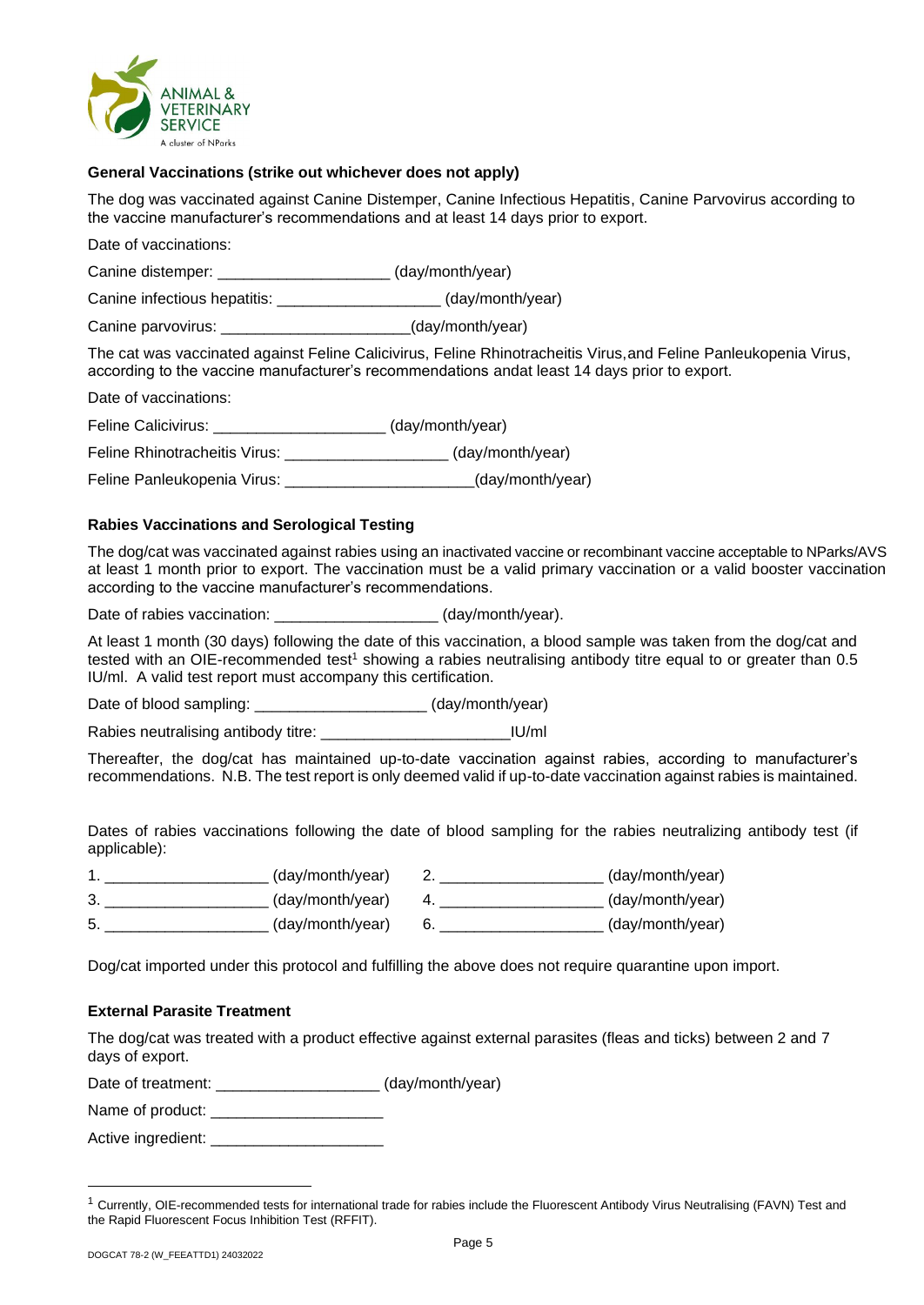

# **Internal Parasite Treatment**

The dog/cat was treated with a product effective against internal parasites (nematodes and cestodes) between 2 and 7 days of export.

Date of treatment: \_\_\_\_\_\_\_\_\_\_\_\_\_\_\_\_\_\_\_\_\_\_ (day/month/year)

Name of product: \_\_\_\_\_\_\_\_\_\_\_\_\_\_\_\_\_\_\_\_

Active ingredient: \_\_\_\_\_\_\_\_\_\_\_\_\_\_\_\_\_\_\_\_

# **Pregnancy (for females)**

After due enquiry I am satisfied that the animal is not pregnant at the time of export.

# **Prohibited breeds**

After due enquiry I am satisfied that the animal is not one of the prohibited breeds or crosses as listed in Section I.

# **Clinical examination**

Within 7 days of export I have examined the dog/cat and found it to be healthy, free from any clinical sign of infectious or contagious disease and fit for travel at the time of export.

# **Endorsement**

Sections I to III may be endorsed by a government-approved veterinarian or an official government veterinarian.

Signature: \_\_\_\_\_\_\_\_\_\_\_\_\_\_\_\_\_\_\_\_\_\_\_\_\_\_\_\_\_\_\_\_\_\_\_ Date: \_\_\_\_\_\_\_\_\_\_\_\_\_\_\_\_\_\_\_\_\_\_\_\_ (day/month/year)

Name of government-approved veterinarian or an official government veterinarian (delete as appropriate):

\_\_\_\_\_\_\_\_\_\_\_\_\_\_\_\_\_\_\_\_\_\_\_\_\_\_\_\_\_\_\_\_\_\_\_\_\_\_\_\_\_\_\_\_\_\_\_\_\_\_\_\_\_\_\_\_\_\_\_\_\_\_\_\_\_\_\_\_\_\_\_\_\_\_\_\_\_\_\_\_\_\_\_\_\_\_\_\_\_\_\_ Address, telephone, fax, email of practice: \_ \_\_\_\_\_\_\_\_\_\_\_\_\_\_\_\_\_\_\_\_\_\_\_\_\_\_\_\_\_\_\_\_\_\_\_\_\_\_\_\_\_\_\_\_\_\_\_\_\_\_\_\_\_\_\_

# **SECTION IV (must be endorsed by official government veterinarian)**

(Name in BLOCK LETTERS), the undersigned veterinarian, being an Official government veterinarian of \_\_\_\_\_\_\_\_\_\_\_\_\_\_\_\_\_\_\_\_\_\_\_\_\_\_\_\_\_\_\_\_(the country/region of export), certify in respect of the dog/cat (delete as

appropriate) described above that:

After due enquiry and examination of documents, the dog/cat is not under quarantine restriction at the time of export.

I have no reason to doubt the truthfulness of the information given in Sections I to III and am satisfied to the best of my ability that the dog/cat certified above meets with the requirements for importation into Singapore.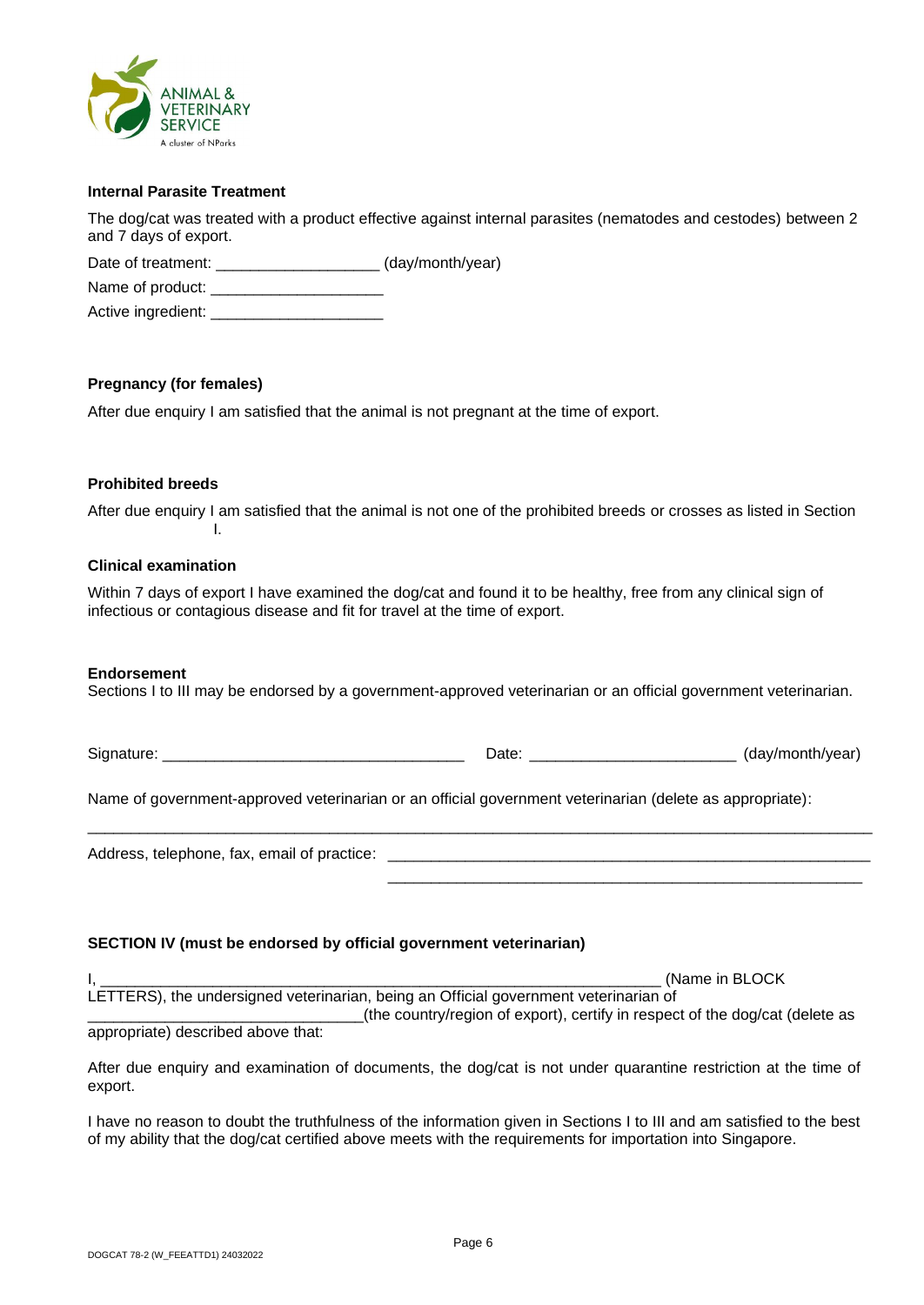

# **CERTIFICATION VALIDITY: This certification is valid for seven (7) days.**

\_\_\_\_\_\_\_\_\_\_\_\_\_\_\_\_\_\_\_\_\_\_\_\_\_\_\_\_\_\_\_\_\_\_\_\_\_\_\_\_\_\_\_\_\_\_\_\_\_\_\_\_\_\_\_\_\_

|                                           | Date: |                        | (day/month/year) |
|-------------------------------------------|-------|------------------------|------------------|
| Name of official government veterinarian: |       |                        |                  |
| Address, telephone, fax, email contact:   |       | <b>Official Stamp:</b> |                  |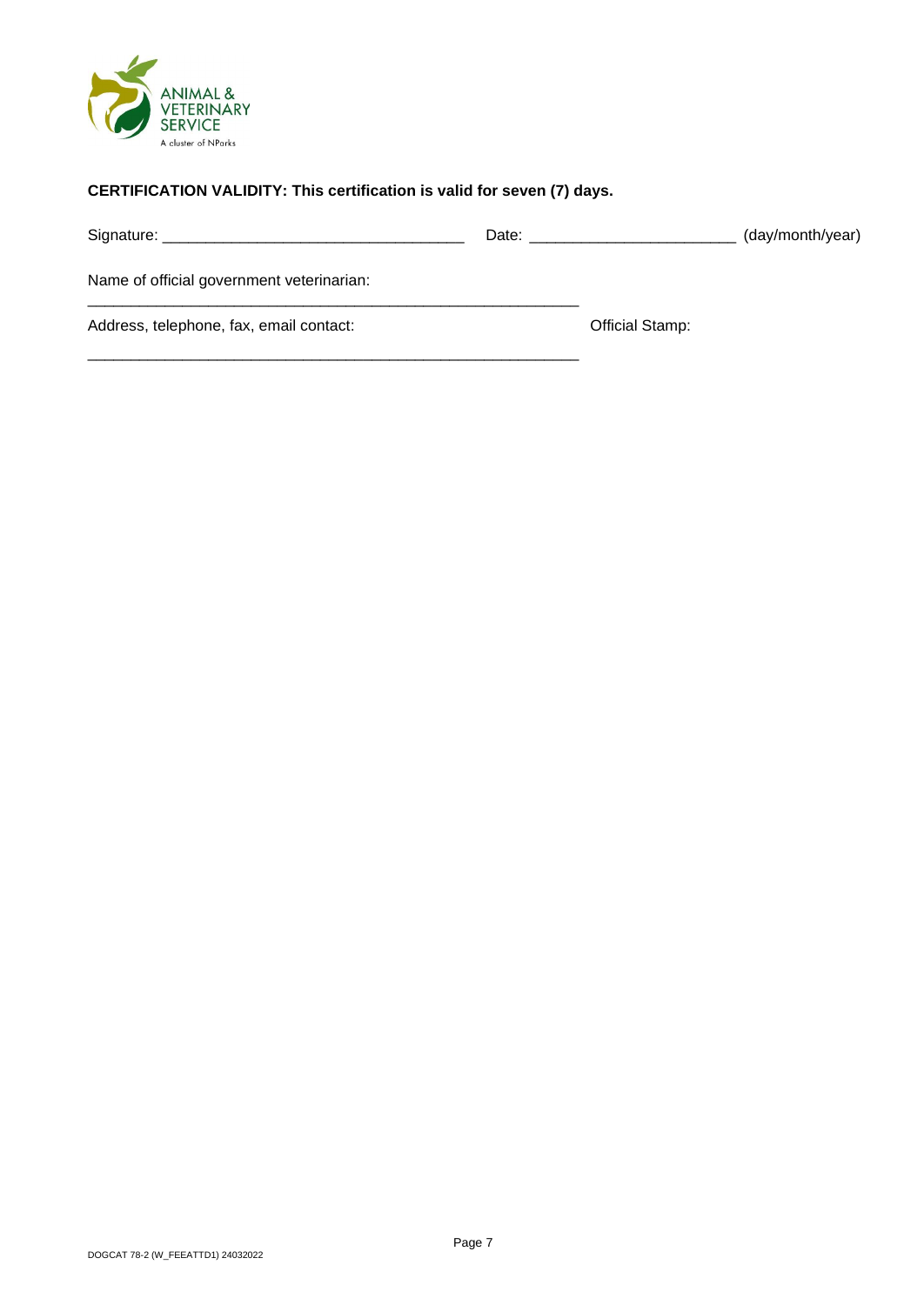

# **DECLARATION BY CAPTAIN /AUTHORISED AIRLINE STAFF OF AIRCRAFT CARRYING LIVE DOGS/CATS FOR IMPORT INTO SINGAPORE**

FOR THE IMPORTATION OF DOGS/CATS FOR COUNTRIES UNDER CATEGORY A – AUSTRALIA, NEW ZEALAND, IRELAND AND UNITED KINGDOM AND CATEGORY B – AUSTRIA, BELGIUM, BERMUDA, CAYMAN ISLANDS, DENMARK, FINLAND, FRANCE, GERMANY, HONG KONG SAR, ICELAND, ITALY, JAPAN, JERSEY, LIECHTENSTEIN, LUXEMBOURG, NEW CALEDONIA, NORWAY, PORTUGAL, SWEDEN, SWITZERLAND, THE NETHERLANDS, USA (HAWAII AND GUAM ONLY)

**Section A** *(For dog(s)/cat(s) travelling from exporting country/region by direct and non-stop flight to Singapore)*

|                                                                                                                 | (Name), Captain / Authorised Airline Staff of                        | (Flight No.),                 |
|-----------------------------------------------------------------------------------------------------------------|----------------------------------------------------------------------|-------------------------------|
| do hereby declare that the aircraft travelled directly from                                                     |                                                                      | (Exporting Country / Airport) |
| to Singapore, on ____________________                                                                           | (dd/mm/yy). To the best of my knowledge, I also declare that the dog |                               |
| or cat was loaded in the exporting country / region and transported to Singapore without any stop-over. The dog |                                                                      |                               |
| or cat remained in tamper-proof sealed cages and do not have any direct contact with any other animals          |                                                                      |                               |
| throughout their journey.                                                                                       |                                                                      |                               |

| Name of Declarant: | Insert Official Stamp here: |
|--------------------|-----------------------------|
| Signature:         |                             |
| Rank:              |                             |
| Date & Time:       |                             |

**Section B** *(For dog(s)/cat(s) travelling from exporting country/region with stop-over(s) enroute to Singapore)*

# **Part I**

|                                                                                      | (Name), Captain / Authorised Airline Staff of |  |  |  |  |  |  |                                                                                                     | (Flight No.), |                           |                 |  |  |
|--------------------------------------------------------------------------------------|-----------------------------------------------|--|--|--|--|--|--|-----------------------------------------------------------------------------------------------------|---------------|---------------------------|-----------------|--|--|
|                                                                                      |                                               |  |  |  |  |  |  | do hereby declare that the aircraft travelled from (Exporting Country /                             |               | Airport) to Singapore via |                 |  |  |
|                                                                                      |                                               |  |  |  |  |  |  | (Port & Country / Airport) on __________________                                                    |               |                           | (Flight No.) on |  |  |
| (dd/mm/yy). To the best of my knowledge, I also declare that the dog or cat remained |                                               |  |  |  |  |  |  |                                                                                                     |               |                           |                 |  |  |
|                                                                                      |                                               |  |  |  |  |  |  | in tamper-proof sealed cages and had not been in contact with any other animal at any time enroute. |               |                           |                 |  |  |

| Name of Declarant: | Insert Official Stamp here: |
|--------------------|-----------------------------|
| Signature:         |                             |
| Rank:              |                             |
| Date & Time:       |                             |

**Part II** *(For the completion by the second captain/authorised airline staff if there is a change of captain/aircraft)*

|                                                                                      | (Name), Captain / Authorised Airline Staff of |  |  |  |  | (Flight No.), |                                                                                                     |  |  |                           |  |
|--------------------------------------------------------------------------------------|-----------------------------------------------|--|--|--|--|---------------|-----------------------------------------------------------------------------------------------------|--|--|---------------------------|--|
|                                                                                      |                                               |  |  |  |  |               | do hereby declare that the aircraft travelled from (Exporting Country /                             |  |  | Airport) to Singapore via |  |
|                                                                                      |                                               |  |  |  |  |               | (Port & Country / Airport) on ________________                                                      |  |  | (Flight No.) on           |  |
| (dd/mm/yy). To the best of my knowledge, I also declare that the dog or cat remained |                                               |  |  |  |  |               |                                                                                                     |  |  |                           |  |
|                                                                                      |                                               |  |  |  |  |               | in tamper-proof sealed cages and had not been in contact with any other animal at any time enroute. |  |  |                           |  |

| Name of Declarant: | Insert Official Stamp here: |
|--------------------|-----------------------------|
| Signature:         |                             |
| Rank:              |                             |
| Date & Time:       |                             |

*New template (22 Feb 2010)*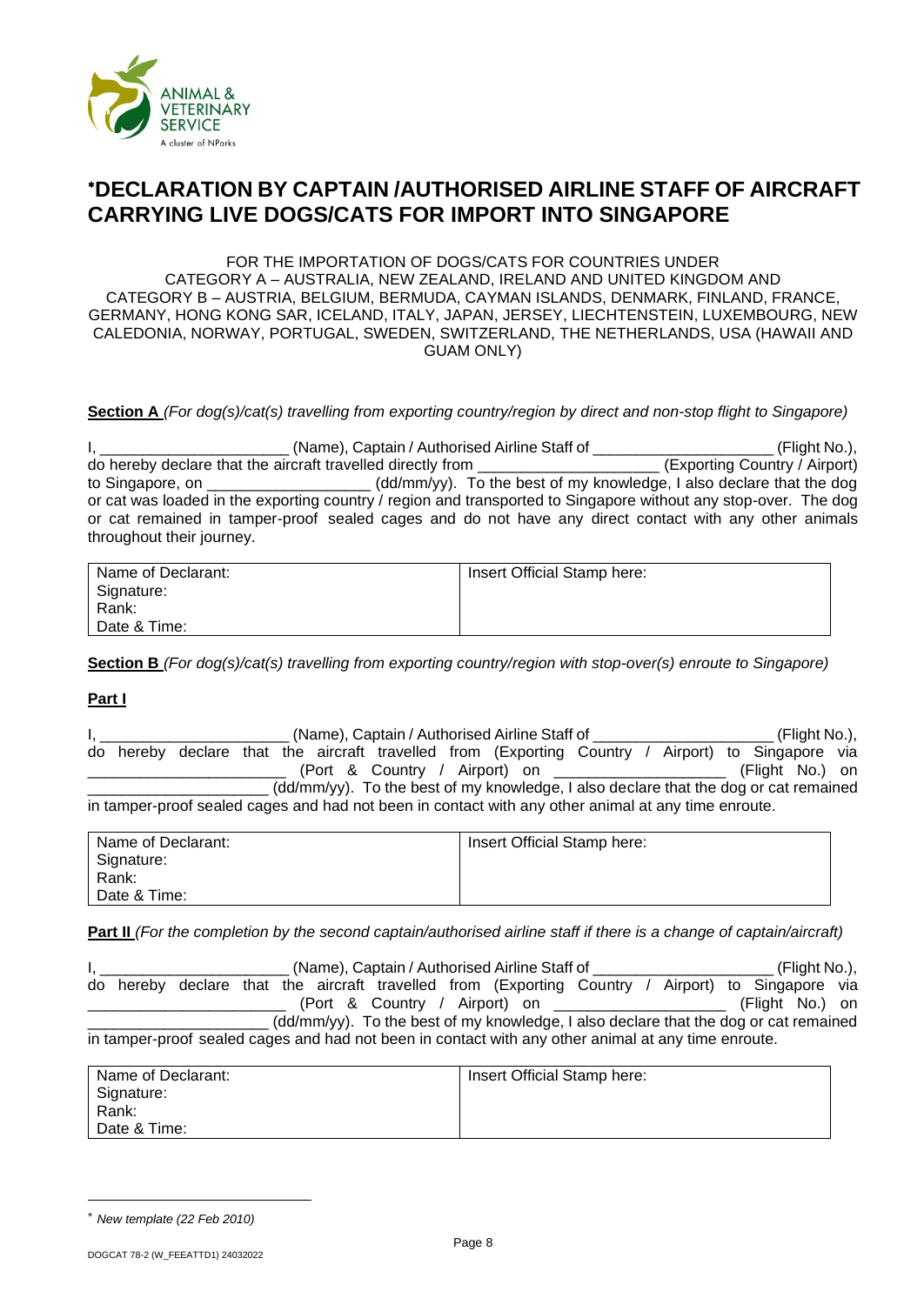

**N.B. In the event that an animal escapes from its cage during flight and/or transit, the airlines must inform NParks/AVS immediately on arrival. All dogs/cats destined for Singapore involved in such incidents may be subject to quarantine by NParks/AVS.**

**Declaration by Airport/Airline staff** (This is to be completed only if the seal of the pet carrier is broken during the flight journey)

This is to certify that, \_\_\_\_\_\_\_\_\_\_\_\_\_\_\_\_\_\_\_\_\_\_\_\_\_\_\_\_\_\_\_\_\_(name) of \_\_\_\_\_\_\_\_\_\_\_\_\_\_\_\_\_\_\_\_\_(NRIC/Passport No.), presented his/her cat/dog in a tamper-proof sealed pet carrier prior to going through airport security at \_\_\_\_\_\_\_\_\_\_\_\_\_\_\_\_\_\_\_\_ (name of port/country) and that the seal was broken in my presence.

I certify that a new tamper-proof seal, \_\_\_\_\_\_\_\_\_\_\_\_\_\_\_\_\_\_\_\_\_\_\_\_(seal number), was put in place after passing through airport security, also in my presence.

I further certify that the cat/dog was only removed from the carrier for the duration of the security check and during this process, did not come in contact with any other animal(s).

Name \_\_\_\_\_\_\_\_\_\_\_\_\_\_\_\_\_\_\_\_\_\_\_\_\_\_\_ Position \_\_\_\_\_\_\_\_\_\_\_\_\_\_\_\_\_\_\_\_\_\_\_\_\_\_\_

Signature **Solution** Location

Date \_\_\_\_\_\_\_\_\_\_\_\_\_\_\_\_\_\_\_\_\_\_\_\_\_\_\_

**N.B. In the event that an animal escapes from its cage during flight and/or transit, NParks/AVS must be informed immediately on arrival. All dogs/cats destined for Singapore involved in such incidents may be subject to quarantine by NParks/AVS. All dogs/cats that are not presented in a cage with an intact seal or accompanied by an incomplete or falsely completed form may also be subject to quarantine by NParks/AVS.**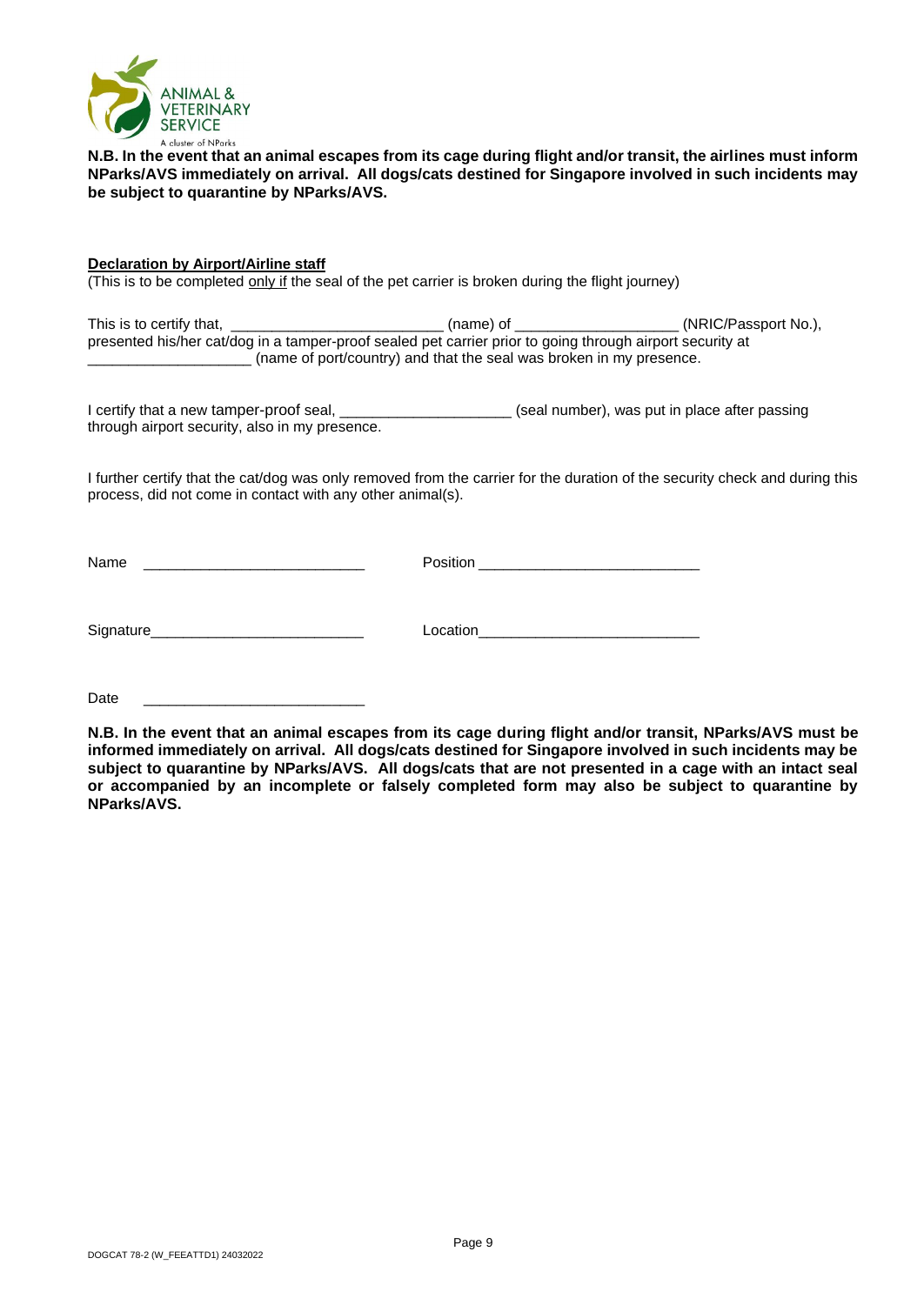

# **Import Clearance of your pets upon their arrival in Singapore**

#### **Confirmation of import**

- Make an appointment for your pet's inspection by submitting an online booking request via AVS's Intelligent Food Approval & Safety Tracking System (iFAST) at [https://ifast.sfa.gov.sg/eserviceweb/.](https://ifast.sfa.gov.sg/eserviceweb/) Please ensure your AVS Import licence no. & flight details are ready and fill in the required information on your application.
- Inspections without any prior appointment will be charged \$80.00/hour or part thereof during office hours.

#### **If your pet is imported as manifested cargo\***

- Pet animals will now be transferred directly from the aircraft to Changi Animal and Plant Quarantine Station by the relevant ground handling agent (SATS/dnata).
- Upon arrival at the Changi Airfreight Centre, you must present a printed copy of the AVS import licence and your identity card or passport to the Police Pass Office, located at the entrance of the cargo complex, to exchange for a Visitor Pass.
- After you have obtained the Visitor Pass, you must proceed to the cargo office (SATS/dnata) of the relevant airline that carried your pet to Singapore.
- At SATS/ dnata, you must produce the AVS import licence and collect **all** documents accompanying your pet. This includes the pet's original health certificate, original vaccination records, original rabies serology test result, airway bill and Captain's declaration (where applicable).
- If you are importing your pet dog or cat, you must then proceed immediately to CAPQ, located at the Changi Airfreight Centre with your pet's original health certificate, original vaccination records, original rabies serology test result, airway bill and Captain's declaration (where applicable) for inspection and clearance of your pet.
- If you are importing a pet other than dogs and cats e.g. your pet bird, pet rabbit, the airline representative will direct you to the location of the SATS/ dNATA cargo section to claim your pet. You must then proceed immediately to CAPQ, located at the Changi Airfreight Centre with your pet and your pet's original health certificate, original vaccination records, original rabies serology test result, airway bill and Captain's declaration (where applicable) for inspection and clearance of your pet.

#### **Directions to CAPQ from SATS / DNATA**

• Upon leaving the SATS/ dnata building, drive down the Airport Cargo Road until you reach a junction with a "U-turn" sign. Make a "Uturn" and continue along the road. After the bend, there will be a bus stop on the left, turn left into Gate C7 located after the bus stop (look out for green fencing and AVS CAPQ signage).

#### **If your pet is imported as accompanied/ excess baggage**

- Pet animals will be transferred directly from the aircraft to Changi Animal and Plant Quarantine Station by the relevant ground handling agent (SATS/ dnata).
- After you have disembarked from the aircraft, proceed to the "Lost & Found" counter located at the arrival hall near the baggage belt (before Customs/ Immigration Clearance).

Either:

- 1) If your pet travelled with you in the passenger cabin, surrender your pet to the staff at the Lost & Found counter located at the arrival hall near the baggage belt (before Customs/ Immigration Clearance). Your pet will be transferred to CAPQ by the relevant Ground Handling Agent **OR**
- 2) If your pet was checked in under excess baggage, declare your pet to the staff at the Lost & Found counter. Your pet would have been transferred directly from the aircraft to CAPQ by the relevant Ground Handling Agent.
- You will not be allowed to take your pet out of the Customs/ Immigration area in the arrival hall of the Passenger Terminal.
- You must then proceed immediately to CAPQ, located in the Changi Airfreight Centre with your pet's original health certificate, original vaccination records, original rabies serology test result and AVS import licence for inspection and clearance of your pet.

#### **Veterinary Inspection/ Verification of Documents**

- At CAPQ, the AVS officer will verify the AVS import licence, your pet's health certificate in AVS template, vaccination records, rabies serology test result and Captain's declaration(where applicable). The AVS officer will visually inspect your pet to ensure it is clinically healthy, and verify your pet's microchip number.
- For pets that require quarantine upon arrival in Singapore will be held at CAPQ after veterinary inspection. An AVS-appointed transport service will be arranged to send your pet to Animal Quarantine Centre (AQC) to undergo quarantine.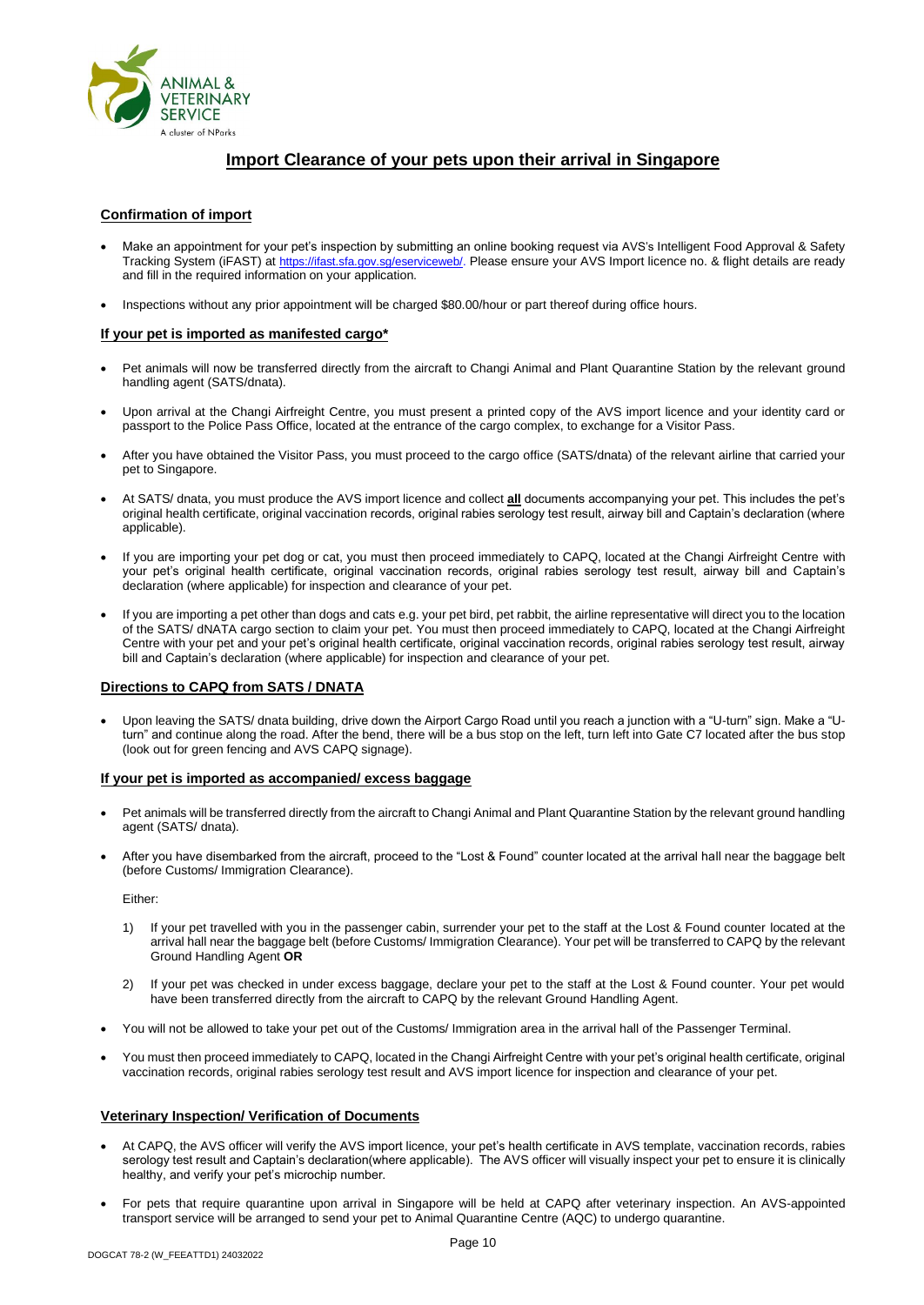

#### **Late arrivals**

• We encourage you to select flights that arrive in Singapore before 8pm (Monday, Wednesday, Friday and Saturday) and 7pm (Tuesday and Thursday) to allow the pets to reach CAPQ during CAPQ's opening hours. CAPQ's opening hours are from 8am-10.30pm (Mondays, Wednesday and Friday), 9am-9pm (Tuesday and Thursday) and 10am-10.30pm (Saturday). CAPQ is closed during public holidays and Sunday. Animals that arrive outside of AVS CAPQ's opening hours will be held at the respective Ground Handling Agents' air-conditioned animal holding room overnight.

**CAPQ Address: CAPQ Operation hours:** Changi Airfreight Centre Tuesday, Thursday: 9:00AM to 9:00PM Changi Animal & Plant Quarantine Saturday: 10:00AM to 10:30PM<br>Singapore 918104 Saturday: 1-2PM (Office closed) Singapore 918104 Lunch: 1-2PM (Office closed) Email[: animal\\_feedback@nparks.gov.sg](mailto:animal_feedback@nparks.gov.sg) Website[: www.nparks.gov.sg/avs](http://www.nparks.gov.sg/avs) **Getting to CAPQ:**

Gate C7, Airport Cargo Road **Mondays, Wednesday, Friday: 8:00AM to 10:30PM**<br>Changi Airfreight Centre **Monday: 8:00AM to 9:00PM** Sundays and Public Holidays: Closed

**By Bus:** 9, 19 and 89 (alight at the 3rd bus stop after Police Pass Office, along Airline Road) **By MRT:** Bedok or Simei (transfer to bus 9), Tampines (transfer to bus 19) **From Airport Passenger Terminal:** Drive or take a taxi to Changi Airfreight Centre (Travel on ECP and exit 2A towards Changi Airfreight Centre)

• CAPQ is not located within passenger terminal premises.

Please be informed that pets are not allowed on buses and MRT trains.

\*Please note that the above clearance procedure for animals arriving as cargo does not apply to commercially imported animals, such as laboratory animals, small mammals or ornamental birds. For commercial consignments of animals imported by cargo, the importers will need to continue to proceed to SATS/ dnata cargo section to claim the animals. Once the animals are collected, please bring the animals immediately to AVS's CAPQ office for inspection and clearance. Please note that you are not to break the seal (if any) on the animal's cage/crate or take the animal out of the cage/crate.

Updated on 15 March 2022